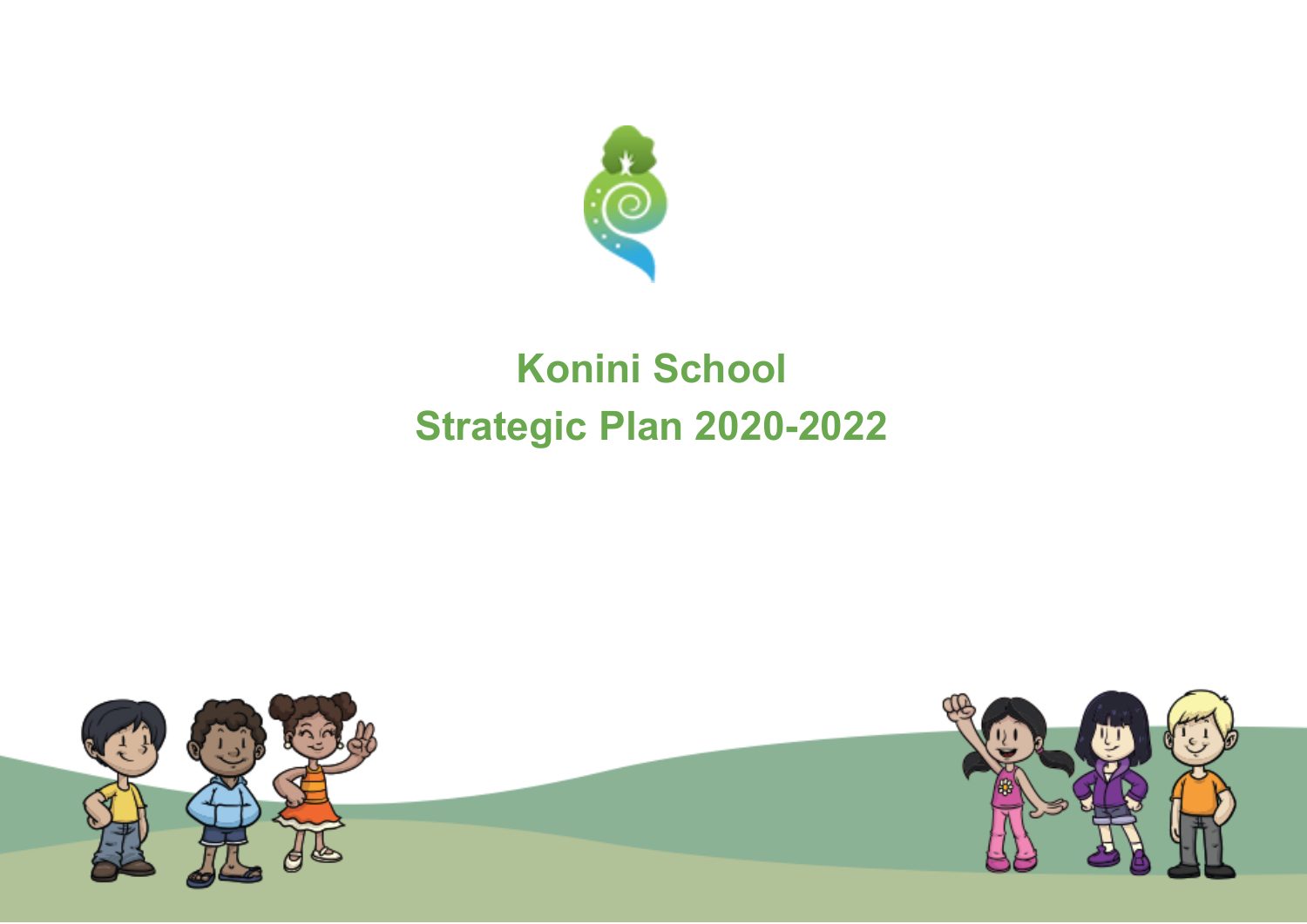#### **Introduction**

The Konini School Charter is the Board of Trustees guiding document. The Charter outlines our aspirations as a school to Engage, Connect and Inspire our learners. Our Strategic Goals center around the three simple headings of Learning, Culture and Environments. Our goals are interwoven and provide us with our guiding values, which are;

**Whanaungatanga** – The importance of building strong, positive and respectful relationships

**Kaitiakitanga** – Valuing our environment and recognising the importance of building and embedding sustainable practice

**Manaakitanga -** Respecting yourself, others and wider community

Konini School is committed to fulfilling the intentions of the National Education Goals and the requirements of the National Administration Guidelines. We will achieve this through an ongoing cycle of self-review to ensure that;

- · We provide a safe, positive and respectful learning environment
- · Our policies and procedure's framework is up to date and reflective of current legislation
- · We plan and deliver effective learning programmes that engage and challenge learners
- · We effectively communicate with all stakeholders to improve the learning outcomes for all students

Our school is fully committed to working successfully on the government priorities for the educational achievement of Māori, Pasifika and learners with special education needs. The current projects that reflect these priorities are:

- An ongoing development focus on the teaching of literacy and mathematics in order to improve rates of achievement for our students
- Specialized programmes that identify students with individual needs and provide specific learning programmes to support their development and progress
- Develop a strategy to engage Māori learners and whanau and raise levels of achievement

Andrew Ducat Principal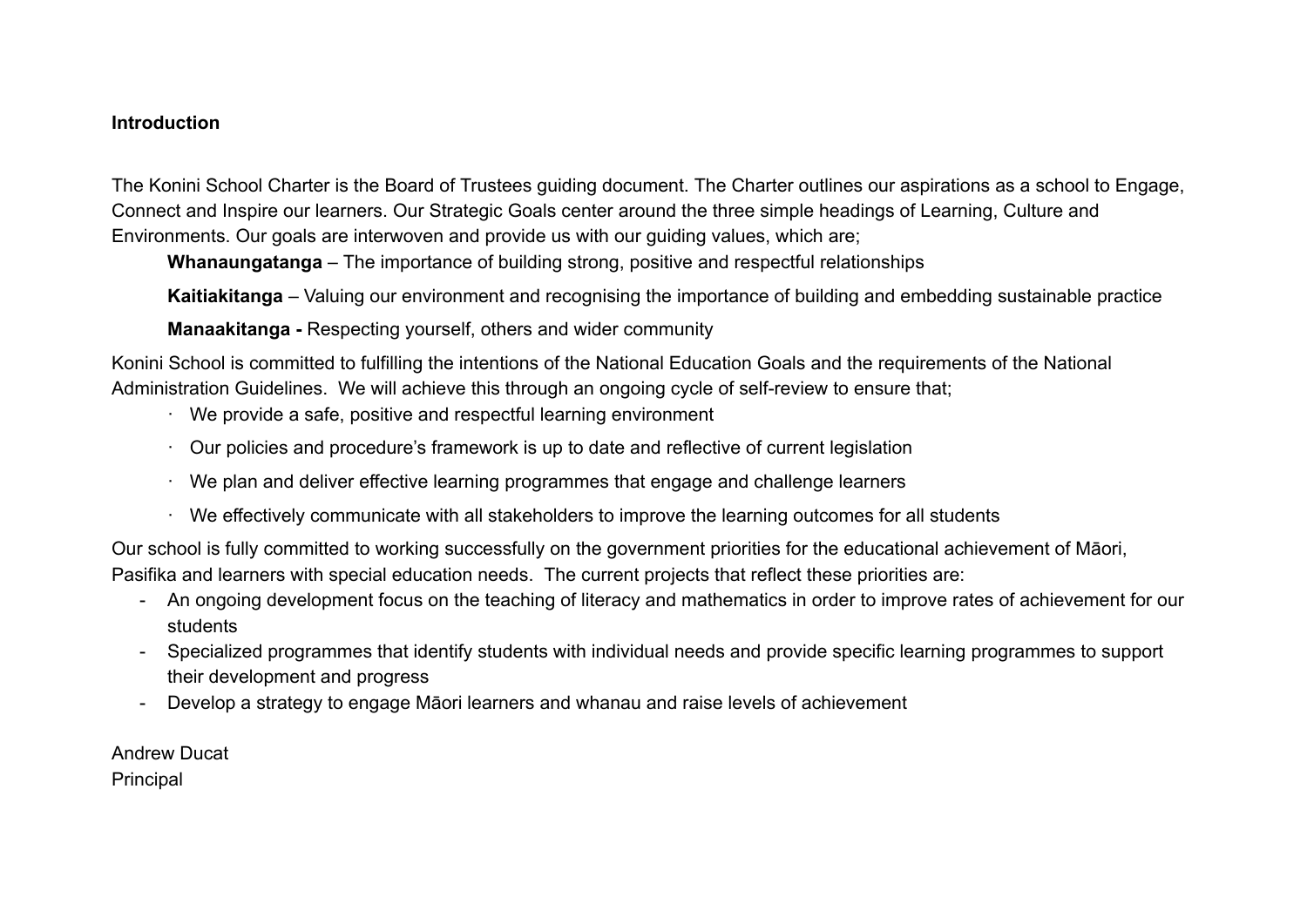| <b>Our Vision:</b> Engage, Connect and Inspire our learners |  |  |  |  |
|-------------------------------------------------------------|--|--|--|--|
|-------------------------------------------------------------|--|--|--|--|

| <b>Our Values: Whanaungatanga</b>                                                                                                                                                        | Kaitiakitanga<br><b>Manaakitanga</b>                                                                                                                                                                                                                                                                                                                                                                                       |                                                                                                                                                                                                                                                                                                                                                                                                                                                           |  |
|------------------------------------------------------------------------------------------------------------------------------------------------------------------------------------------|----------------------------------------------------------------------------------------------------------------------------------------------------------------------------------------------------------------------------------------------------------------------------------------------------------------------------------------------------------------------------------------------------------------------------|-----------------------------------------------------------------------------------------------------------------------------------------------------------------------------------------------------------------------------------------------------------------------------------------------------------------------------------------------------------------------------------------------------------------------------------------------------------|--|
| <b>Our Strategic Goals</b>                                                                                                                                                               |                                                                                                                                                                                                                                                                                                                                                                                                                            |                                                                                                                                                                                                                                                                                                                                                                                                                                                           |  |
| <b>Ako - Learning</b>                                                                                                                                                                    | <b>Taiao - Environments</b>                                                                                                                                                                                                                                                                                                                                                                                                | <b>Ahurea - Culture</b>                                                                                                                                                                                                                                                                                                                                                                                                                                   |  |
| To implement an innovative and<br>engaging local curriculum that:<br>Is adaptive to the needs and<br>interests of our learners<br>Provides support and challenge<br>for all our learners | 1. To provide modern and attractive<br>learning facilities for our pupils, staff and<br>community to access by:<br>Developing and implementing a<br>3-year modernisation plan for our<br>learning facilities<br>2. To provide safe and easy access to our<br>extensive grounds for pupils, staff and<br>community so;<br><b>Environmental Education and</b><br>Outdoor Learning programmes can<br>be delivered effectively | To develop a schoolwide kaupapa that<br>embodies culturally responsive<br>relationships, values and pedagogies by:<br>Implementing a Relational Based<br>Learning programme<br>Implementing effective Te Reo Māori<br>and Tikanga Māori across the school<br>Celebrating individual and cultural<br>$\bullet$<br>identity<br>Following the core principles and<br>practices of Positive Behaviour for<br>Learning (PB4L) and Restorative<br>Practice (RP) |  |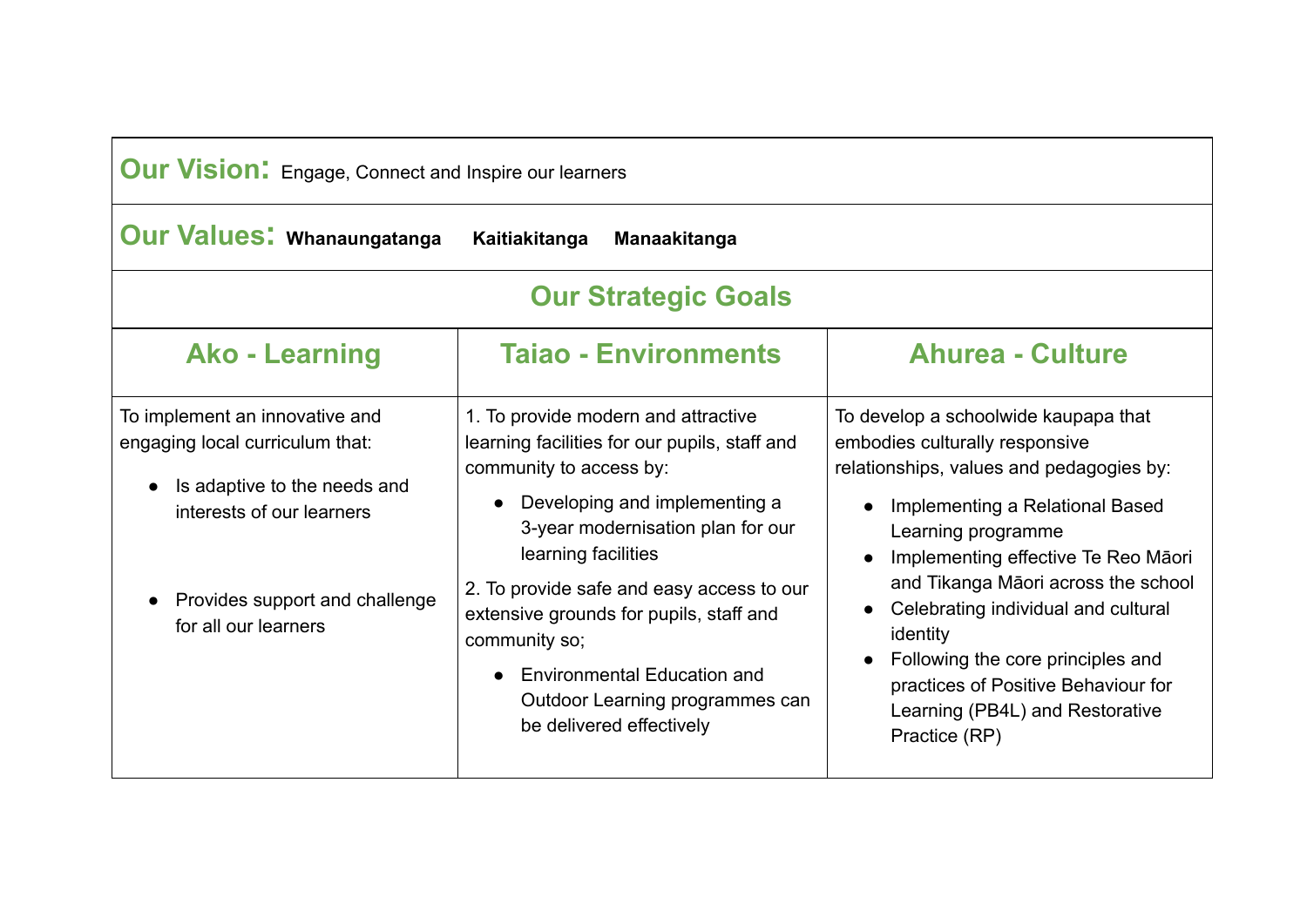### **Konini Kaupapa**

We are a Positive Behaviour for Learning (PB4L) School. PB4L underpins everything we do. It is interwoven in the values that shape and maintain our school kaupapa. To foster a culture of mutual respect and achieve high expectations for student learning and behaviour we;

- Maintain a school learning environment that is positive and supportive
- Ensure that expectations are clear and consistent
- Celebrate effort, and achievement
- Teach expectations to set children up for success
- Demonstrate consistency and fairness when responding to inappropriate behaviour

| Konini Kid (Leaver profile - when pupils leave Konini we want them to be) |                               |  |
|---------------------------------------------------------------------------|-------------------------------|--|
| Pupils at Konini will display the following dispositions;                 |                               |  |
| Perseverance                                                              | Collaboration                 |  |
| Creativity                                                                | Empathy/Kindness              |  |
| Critical thinking                                                         | Citizenship/Active engagement |  |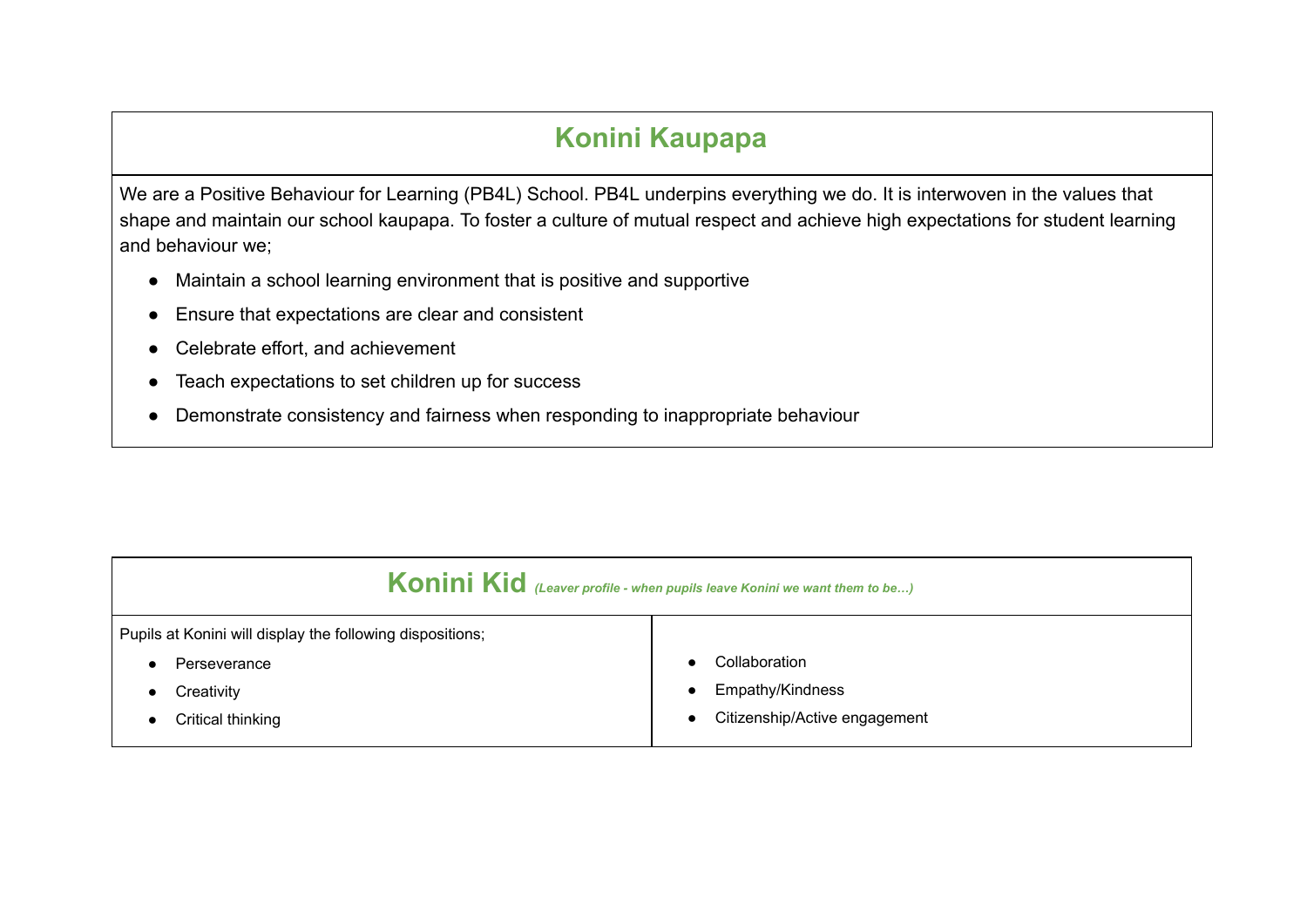### **Ako - Learning**

To implement an innovative and engaging local curriculum that;

Is adaptive to the needs and interests of our learners

Provides support and challenge for all our learners

| <b>Strategic Goal</b>                                                                                                      | Actions - what are we going to do                                                                                                                                                                                                | Expected Outcomes - End of Year                                                                                                                                                      |
|----------------------------------------------------------------------------------------------------------------------------|----------------------------------------------------------------------------------------------------------------------------------------------------------------------------------------------------------------------------------|--------------------------------------------------------------------------------------------------------------------------------------------------------------------------------------|
| Local curriculum<br>Developing a Local Curriculum that is reflective of<br>CRP and incorporates sustainable practice goals | Review current values and graduate profile<br>(Konini Kid - dispositions)<br>Innovation team leaders and SLT to lead the<br>prioritising of AO from NZC<br>Trail Inquiry planning and delivery model                             | Develop a cohesive local curriculum<br>document for full implementation in 2021                                                                                                      |
| Trial the DMIC (Developing Maths Inquiry<br>Communities) process with a cohort of<br>teachers from across all year levels. | Maths Innovation to lead trail of DMIC<br>Maths Innovation to introduce new overview<br>and Continuous Curriculum Document (CCD)<br>*Link in with Kotuitui                                                                       | All staff to be familiar with the CCD<br>Secured PLD for staff in DMIC for 2021<br>Maths team ready to lead DMIC                                                                     |
| Introduce the Reading and Writing<br>progressions across all year levels                                                   | Literacy Innovation team to lead the<br>implementation of learning progression in<br><b>Reading and Writing</b><br>Promote pupil use of the progressions to<br>empower pupils to identify 'next steps'<br>*Link in with Kotuitui | All staff to be using the Reading and Writing<br>progressions<br>Evidence of pupils using Konini Progressions<br>in class (pupils accessing Progressions in<br>books or on displays) |
| Implement the Digital Technologies<br>Curriculum                                                                           | ELearning team to support staff with the<br>familiarity of new DTC<br>Monitor the use of eLearning tools to                                                                                                                      | DTC incorporated into planning<br>All staff using Seesaw across the school<br>minimum of twice per term                                                                              |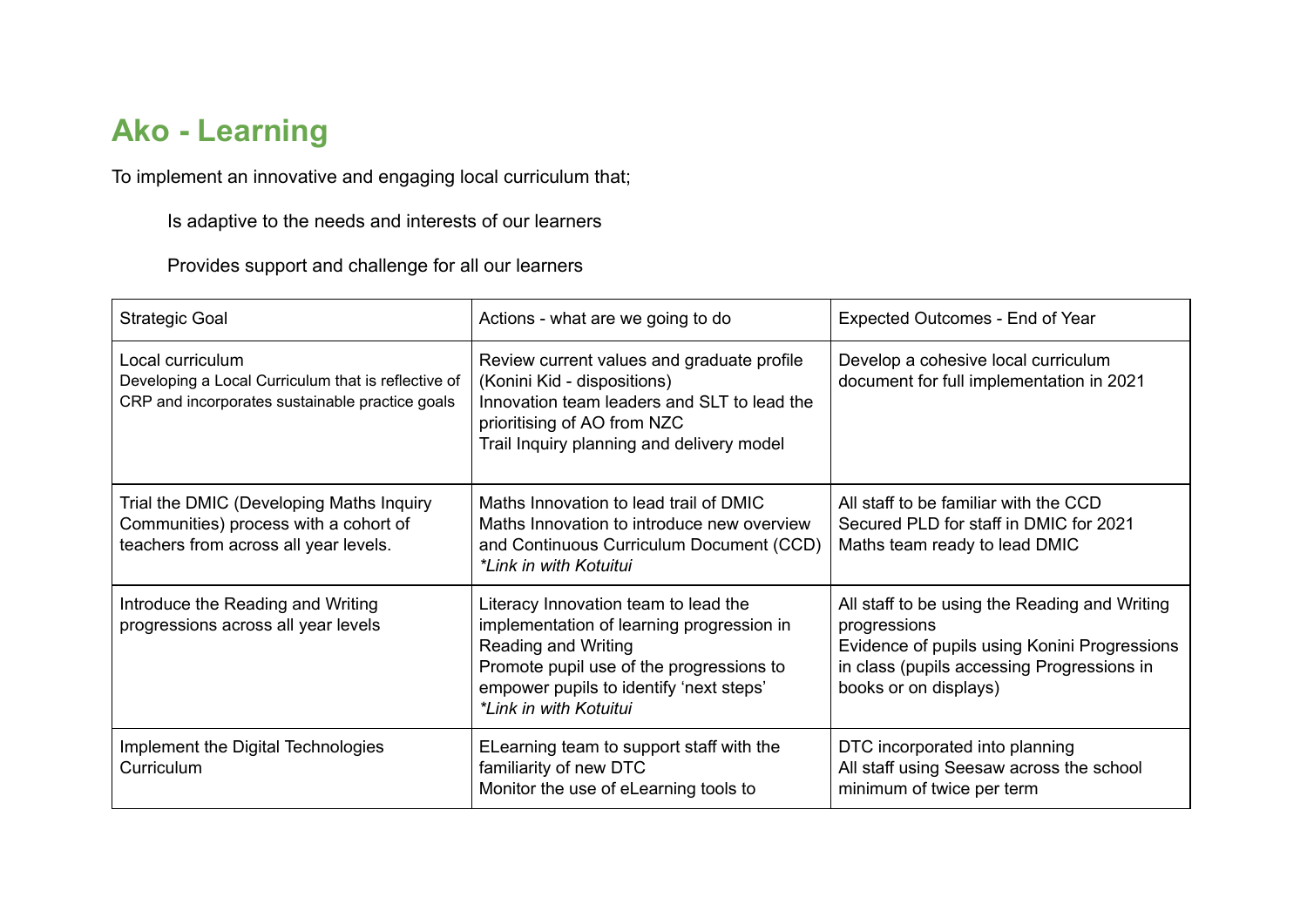|                                                                                                                                                   | share/celebrate learning.<br>Look at the consistency of sharing of work,<br>through Seesaw, across the school                                                                                                     |                                                                                                                                                                                                                                                                                                                                                                                                                                                                                                                                                                                                                                      |
|---------------------------------------------------------------------------------------------------------------------------------------------------|-------------------------------------------------------------------------------------------------------------------------------------------------------------------------------------------------------------------|--------------------------------------------------------------------------------------------------------------------------------------------------------------------------------------------------------------------------------------------------------------------------------------------------------------------------------------------------------------------------------------------------------------------------------------------------------------------------------------------------------------------------------------------------------------------------------------------------------------------------------------|
| Evaluate the effectiveness of Learning<br>Support programmes for individual learners -<br><b>STEPs</b><br>Spring<br><b>Making Words</b>           | SLT to review the impact of Learning Support<br>programmes delivered in 2019 and priorities<br>Learning Support timetable for 2020                                                                                | Term 1 review 2019 data<br>Term 2 and 3 LSC to support LS team deliver<br>STEPs and Spring with target cohort<br>Term 4 evaluate the effectiveness of<br>programmes                                                                                                                                                                                                                                                                                                                                                                                                                                                                  |
| Invest in a wide range of enrichment learning<br>opportunities for our learners - Leadership,<br>Sport, Enviro Clubs, Dance, Music, Kapa<br>Haka, | Innovation team leaders to set goals for<br>enrichment opportunities for 2020<br>BoT to budget for Enviro Education teacher,<br>Kapa Haka tutor, Specialist Dance teaching,<br>and enrichment Music opportunities | Forest Kaitiaki programme delivered<br>successfully with every class taking part in<br>regeneration project each term<br>Two planting bees involving community<br>members carried out and regular 'volunteer<br>mornings' offered to parents during the week<br>School Kapa Haka to have a strong<br>presence at school and community events<br>All pupils to take part in dance/movement<br>sessions for a term<br>Music and Dance enrichment opportunities to<br>be delivered weekly - KC Dance groups,<br>Marimba, recorder and ukulele groups<br>Overview of enrichment opportunities<br>delivered in 2020 to be shared with BoT |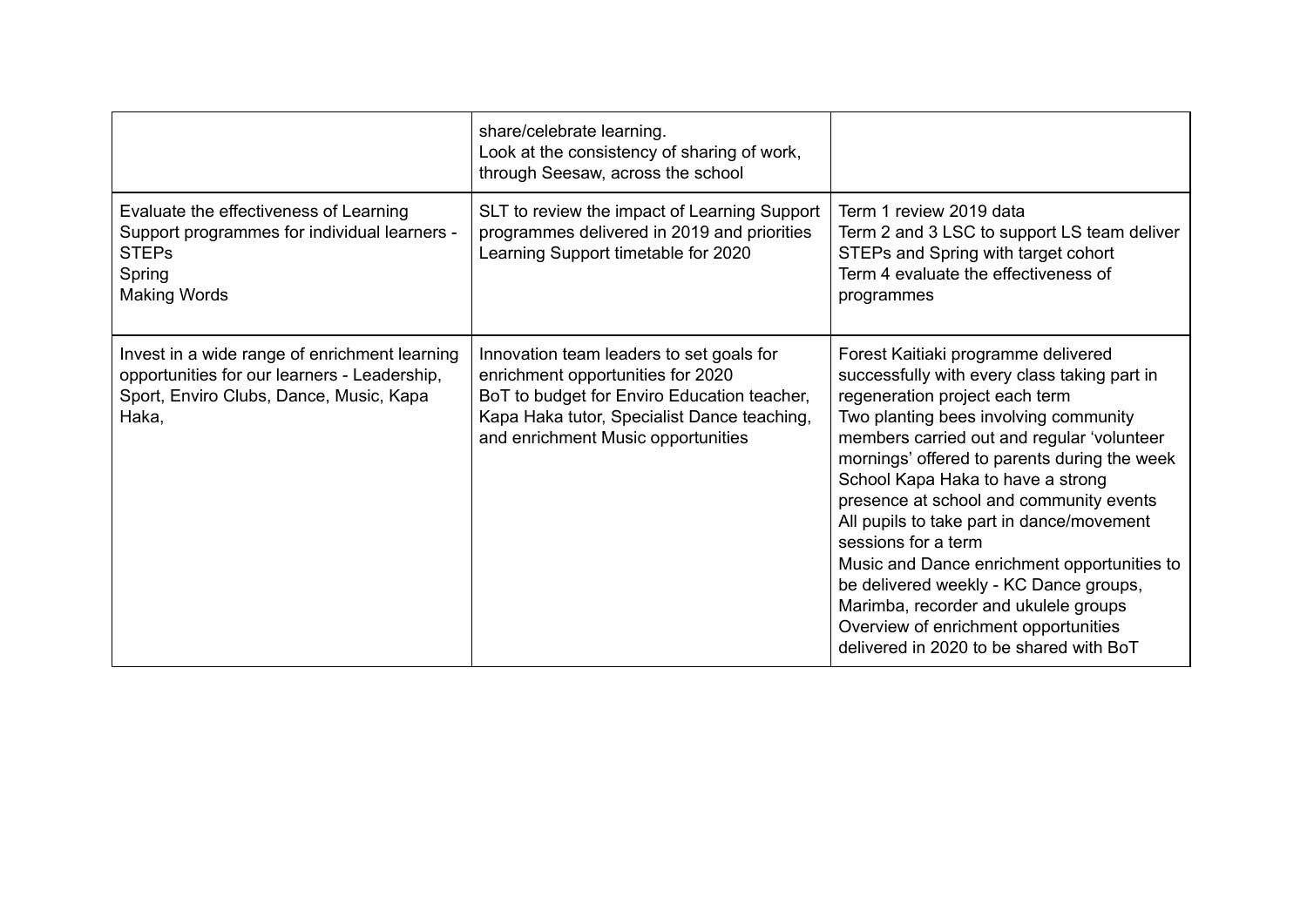## **Taiao - Environments**

| 1. To provide modern and attractive learning facilities for our | 2. To provide safe and easy access to our extensive grounds |
|-----------------------------------------------------------------|-------------------------------------------------------------|
| pupils, staff and community to use by;                          | for pupils, staff and community so;                         |
| Developing and implementing a 3-year modernisation              | • Environmental Education and Outdoor Learning              |
| plan for our learning facilities                                | programmes can be delivered effectively.                    |

| <b>Strategic Goal</b>                                                                                                                                                                                                  | Actions                                                                                                                                                                                                                                                                              | <b>Expected Outcomes</b>                                                                       |
|------------------------------------------------------------------------------------------------------------------------------------------------------------------------------------------------------------------------|--------------------------------------------------------------------------------------------------------------------------------------------------------------------------------------------------------------------------------------------------------------------------------------|------------------------------------------------------------------------------------------------|
| To provide modern and attractive learning<br>facilities for our pupils, staff and community                                                                                                                            | BoT to work with Project Manager and MoE<br>Property Manager to prioritise maintenance,<br>refurbishment and school improvement<br>projects<br>BoT to develop and implement a 3-year<br>modernisation plan for our learning facilities                                               | 3 Year Property/Grounds Improvement plan<br>in place<br>Priority projects for 2020 carried out |
| To provide safe and easy access to our<br>extensive grounds and facilities for pupils,<br>staff and the community so Environmental<br><b>Education and Outdoor Learning</b><br>programmes can be delivered effectively | Consult with pupils, staff and community<br>Build partnerships with local, regional and<br>national organisations to source additional<br>advice and resourcing<br>BoT to develop and implement a 5-year<br>Environment plan for the restoration and<br>enhancement of our bush area | 5 Year Environment Plan in place<br>Priority projects for 2020 carried out                     |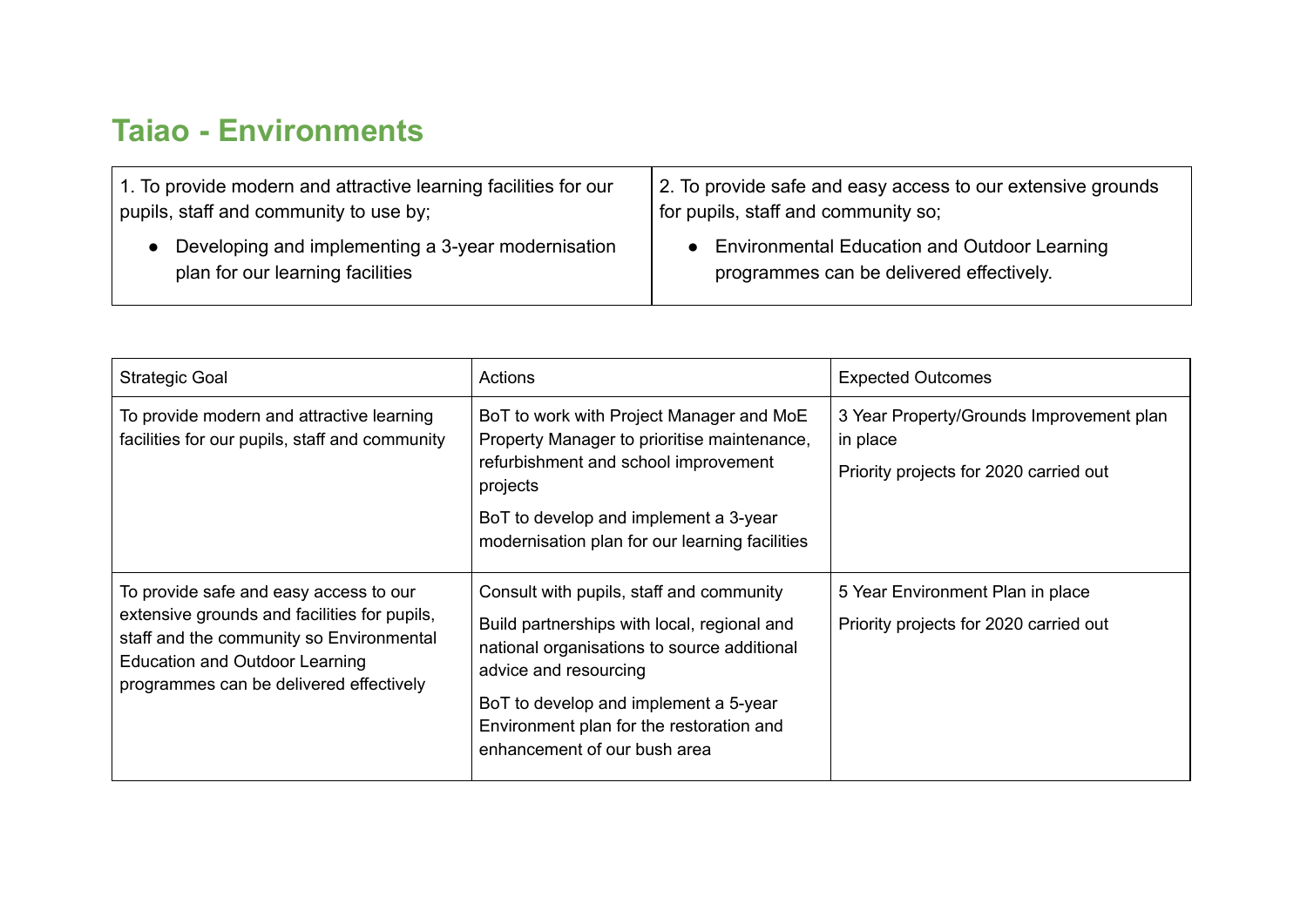#### **Ahurea - Culture**

To implement a school-wide approach that embodies culturally responsive relationships, values and pedagogies by;

- Implementing a Relational Based Learning programme
- Implementing effective Te Reo Māori and Tikanga Māori across the school
- Celebrating individual and cultural identity
- Following the core principles and practices of PB4L and RP

| <b>Strategic Goal</b>                                                                                | Actions                                                                                                                                                                                                                                                                                                                                                                                                                                                       | <b>Expected Outcomes</b>                                                                                                                                                                             |
|------------------------------------------------------------------------------------------------------|---------------------------------------------------------------------------------------------------------------------------------------------------------------------------------------------------------------------------------------------------------------------------------------------------------------------------------------------------------------------------------------------------------------------------------------------------------------|------------------------------------------------------------------------------------------------------------------------------------------------------------------------------------------------------|
| Upskill staff on RBL processes and practices                                                         | ToDs delivered to upskill staff and provide the<br>catalyst for 2020 whole school PLD<br>Collecting Voice in 2019 (pupils, staff and<br>community) and follow up with feedback from<br>facilitator to set PLD goals<br>Staff to engage in shared professional<br>reading - Teaching to the North East<br>PLD facilitator to provide background<br>research to provide context<br>Revisioning of staff appraisal<br>PLD for impact coaches in preparation 2021 | All staff to have taken part in whole school<br>RBL PLD opportunities in 2020<br>New appraisal system successfully<br>implemented<br>Impact coaches identified for 2021                              |
| Implement the effective<br>delivery/modelling of Te Reo Māori and<br>Tikanga Māori across the school | ToDs delivered to upskill staff and provide the<br>catalyst for 2020 whole school PLD<br>Valuing Te Pou as Kaitaiki of school - focus<br>for whole school Term 1 Inquiry                                                                                                                                                                                                                                                                                      | Pupils and staff using Te Reo Maori in class,<br>at school events, assemblies, etc.<br>School to adopt a new set of values that are<br>reflective of Te Reo Maori, Te Pou and our<br>local community |